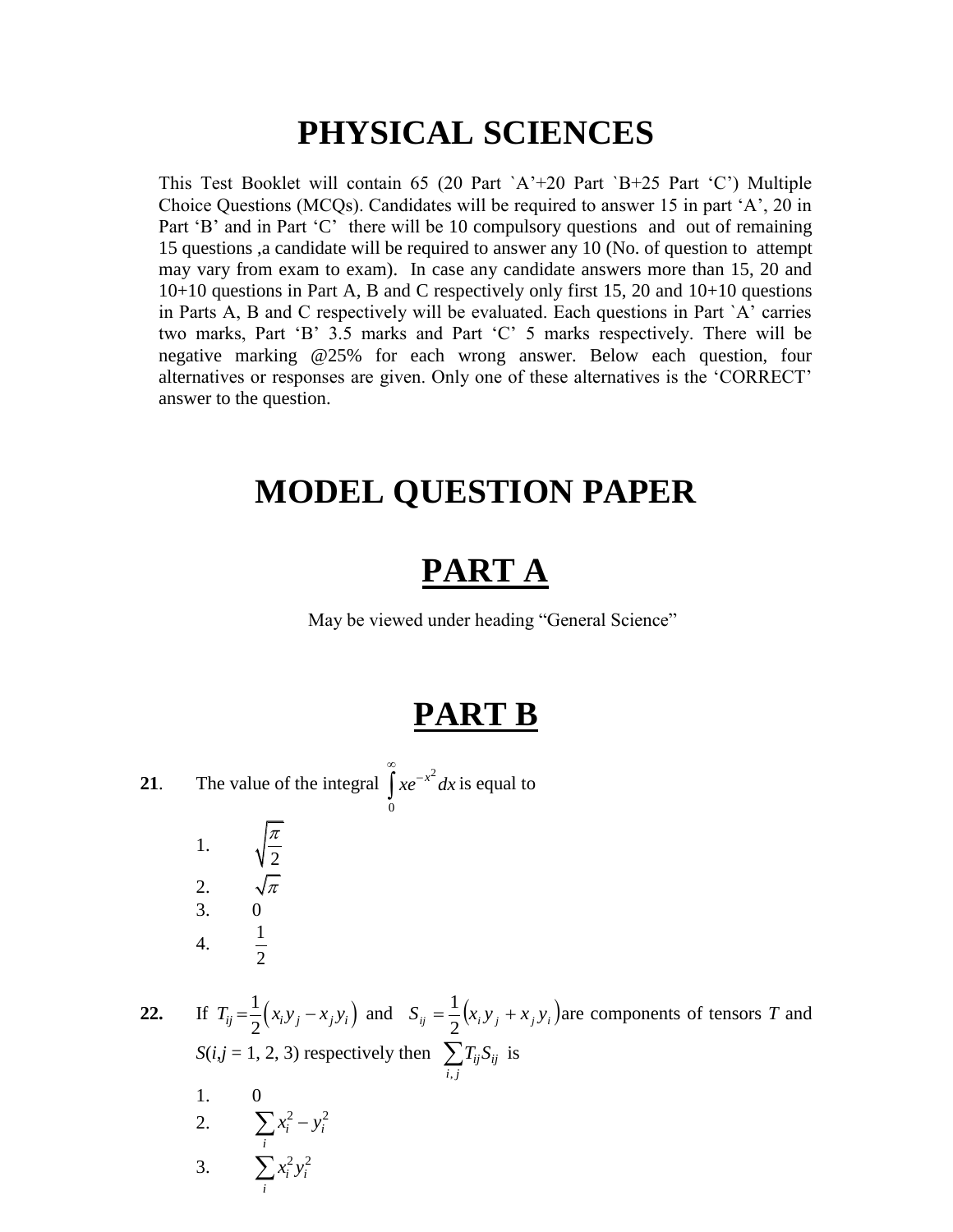4. 
$$
\sum_i x_i^4 - y_i^4
$$

**23**. An unbiased coin is tossed *n* times. The probability that exactly *m* heads will come up is

1. 
$$
\frac{n}{2^{m}}
$$
  
\n2. 
$$
\frac{1}{2^{n}} \frac{n!}{m!(n-m)!}
$$
  
\n3. 
$$
\frac{1}{2^{m}} \frac{n!}{m!(n-m)!}
$$
  
\n4. 
$$
\frac{m}{2^{n}}
$$

**24**. Given the Legendre polynomials  $P_0(x) = 1, P_1(x) = x$ , and 2  $\frac{3x^2-1}{2}$ 2 2  $P_2(x) \frac{3x^2 - 1}{2}$ , then the polynomial  $(3x^2 + x - 1)$  can be expressed as

- 1.  $P_2(x) P_1(x)$
- 2.  $2P_2(x) + P_1(x)$
- 3.  $P_2(x) + P_1(x)$
- 4.  $2P_2(x) + P_1(x) + P_0(x)$
- **25.** A circular ring rotates about an axis passing through its centre and perpendicular to its plane. Each point on it moves with a speed  $c/2$ , where c is the speed of light in vacuum. The relative velocity between any two diametrically opposite points on the ring is
	- 1.  $2c/5$
	- 2.  $c/2$
	- 3.  $4c/5$
	- 4. *c*
- **26**. For what value of  $\alpha$  will transformation  $q \to Q = q^{\alpha} \cos 2p$  and  $p \to P = q^{\alpha} \sin 2p$  be canonical?
	- 1.  $\alpha = 1$
	- 2.  $\alpha = \frac{1}{2}$
	- 3.  $\alpha = -1$
	- 4.  $\alpha = 2$

.

**27.** Consider a spherical ball of radius R and constant density  $\rho$ . Which of the following graphs shows the gravitational potential *V*(*r*) as a function of the radial coordinate *r* ?

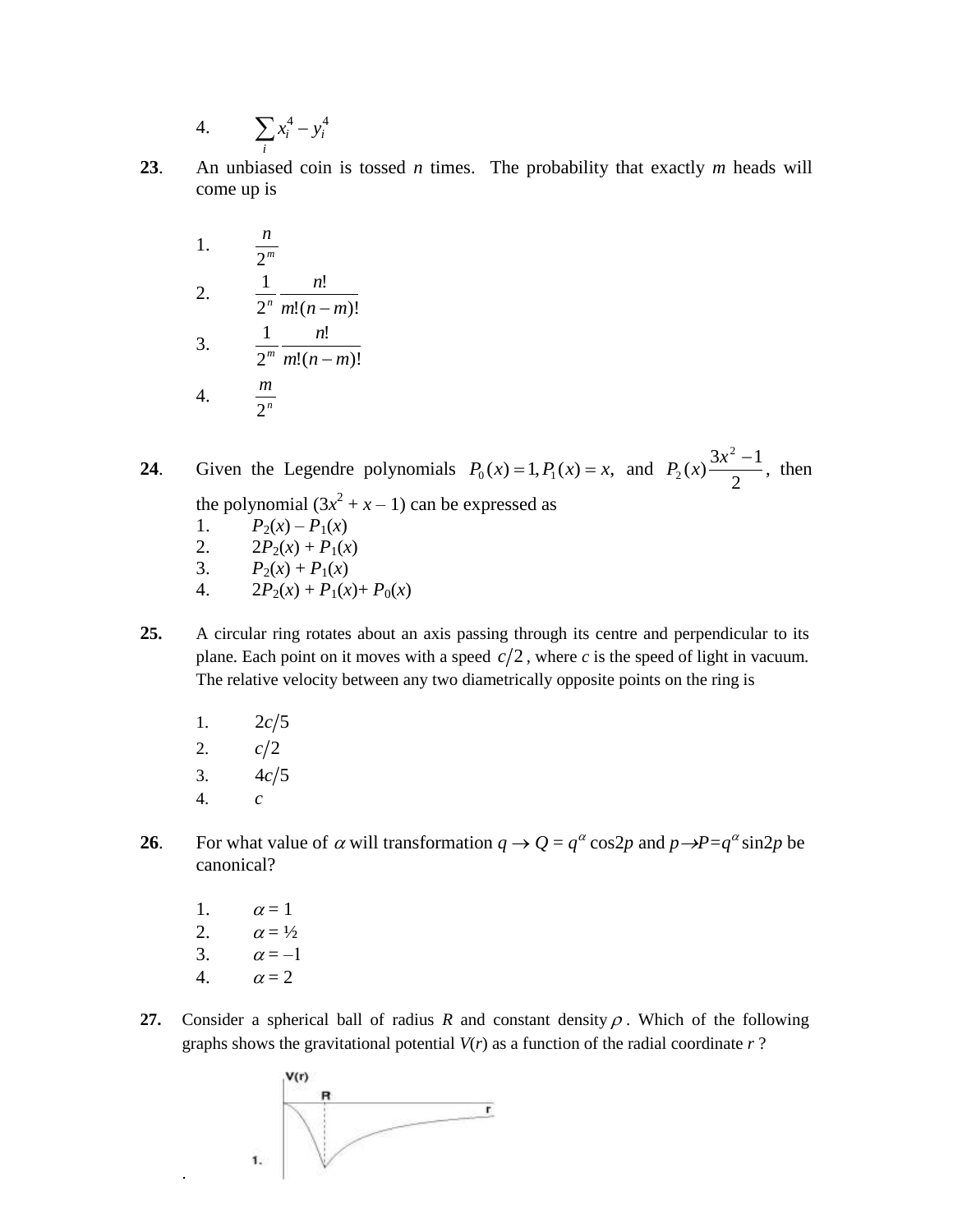

- **28.** A quantum particle of mass *m* moves in two dimensions in an anisotropic harmonic A quantum particle of mass *m* moves in two dimensions in an anisotropic narmonic oscillator potential  $V(x, y) = \frac{1}{2} m\omega^2 x^2 + 2m\omega^2 y^2$ . The energy eigenvalues are (*n* is a positive integer or zero)
	- 1.  $\hbar \omega (2n+1)$

.

.

- 2.  $\hbar\omega(n+1)$
- 3.  $2\hbar\omega(n+1)$
- 4.  $\hbar\omega\left(n+\frac{3}{2}\right)$
- **29.** The ground state energy of the Hydrogen atom is  $-13.6$  eV. The energy of the second excited state is
	- 1.  $-27.2 \text{ eV}$ 2.  $-6.8 \text{ eV}$ 3.  $-1.5 \text{eV}$ 4.  $-4.5 \text{ eV}$
- **30**. Consider a one-dimensional infinite square well potential

$$
V(x) = \begin{cases} 0 & \le x \le L \\ \infty & otherwise \end{cases}
$$

If each of the lowest two energy levels are occupied by identical non-interacting bosonic particles (one in each level), then the unnormalized wave function of the combined system is

1. 
$$
\psi(x_1, x_2) = \sin\left(\frac{\pi x_1}{L}\right) \sin\left(\frac{2\pi x_2}{L}\right)
$$
  
2. 
$$
\psi(x_1, x_2) = \sin\left(\frac{\pi x_1}{L}\right) \sin\left(\frac{2\pi x_2}{L}\right) - \sin\left(\frac{\pi x_1}{L}\right) \sin\left(\frac{2\pi x_2}{L}\right)
$$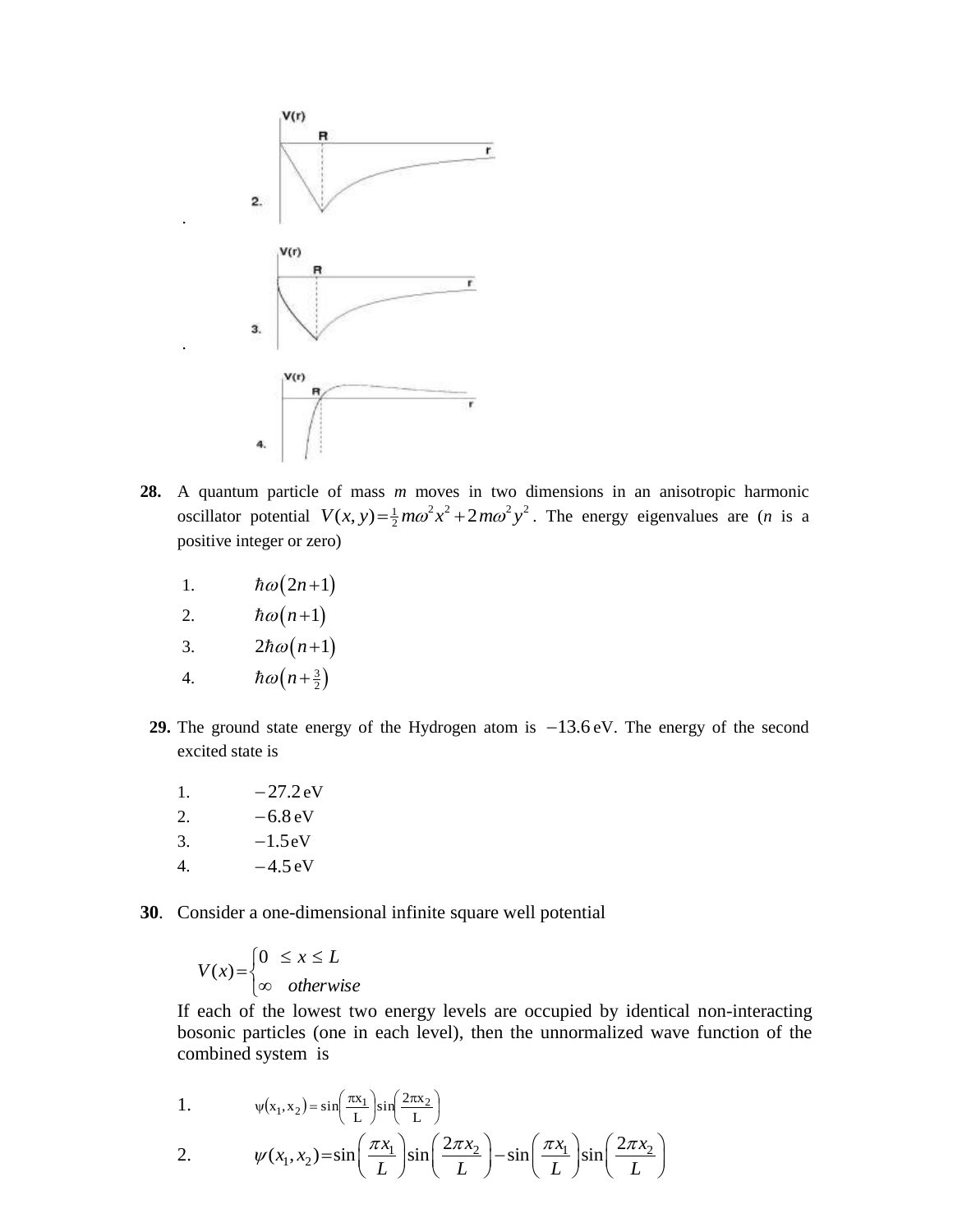3. 
$$
\psi(x_1, x_2) = \sin\left(\frac{2\pi x_1}{L}\right) \sin\left(\frac{2\pi x_2}{L}\right) + \sin\left(\frac{\pi x_1}{L}\right) \sin\left(\frac{2\pi x_2}{L}\right)
$$
  
4. 
$$
\psi(x_1, x_2) = \sin\left(\frac{\pi x_1}{L}\right) \sin\left(\frac{\pi x_2}{L}\right) + \sin\left(\frac{2\pi x_1}{L}\right) \sin\left(\frac{2\pi x_2}{L}\right)
$$

- **31**. The total spin-angular momentum of a system of three free electrons is
	- 1.  $S_{\text{tot}} = \frac{1}{2}$ 2 and  $S_{\text{tot}} = \frac{3}{2}$ 2 2.  $S_{\text{tot}} = \frac{1}{2}$ 2 only 3.  $S_{\text{tot}} = \frac{3}{2}$ 2 only 4.  $S_{\text{tot}} = 0$  and  $S_{\text{tot}} = 1$
- **32**. A conducting spherical shell of inner radius *a* and outer radius *b* has a point charge *q* located at the centre of the shell. The potential at a distance *r* from the centre  $(a < r < b)$  is



- 1. 0 2. 0 1 4 *q*  $\pi \varepsilon_0$  *a* 3. 0 1 4 *q*  $\pi \varepsilon_0$  *b* 4. 0 1 4 *q*  $\pi \varepsilon_0$  *r*
- **33.** Consider the electric and magnetic fields of an accelerating charge. How should the fields vary with *r* (the retarded distance) for the Poynting vector to remain finite at arbitrarily large distances?
	- 1.  $1/r$
	- 2.  $1/r^2$
	- 3. *r*
	- 4.  $r^2$
- **34.** According to Kirchoff"s laws for circuits, the sum of the currents at any junction is equal to zero. Which of the following equations for the current density *j*  $\frac{1}{1}$ describes this situation?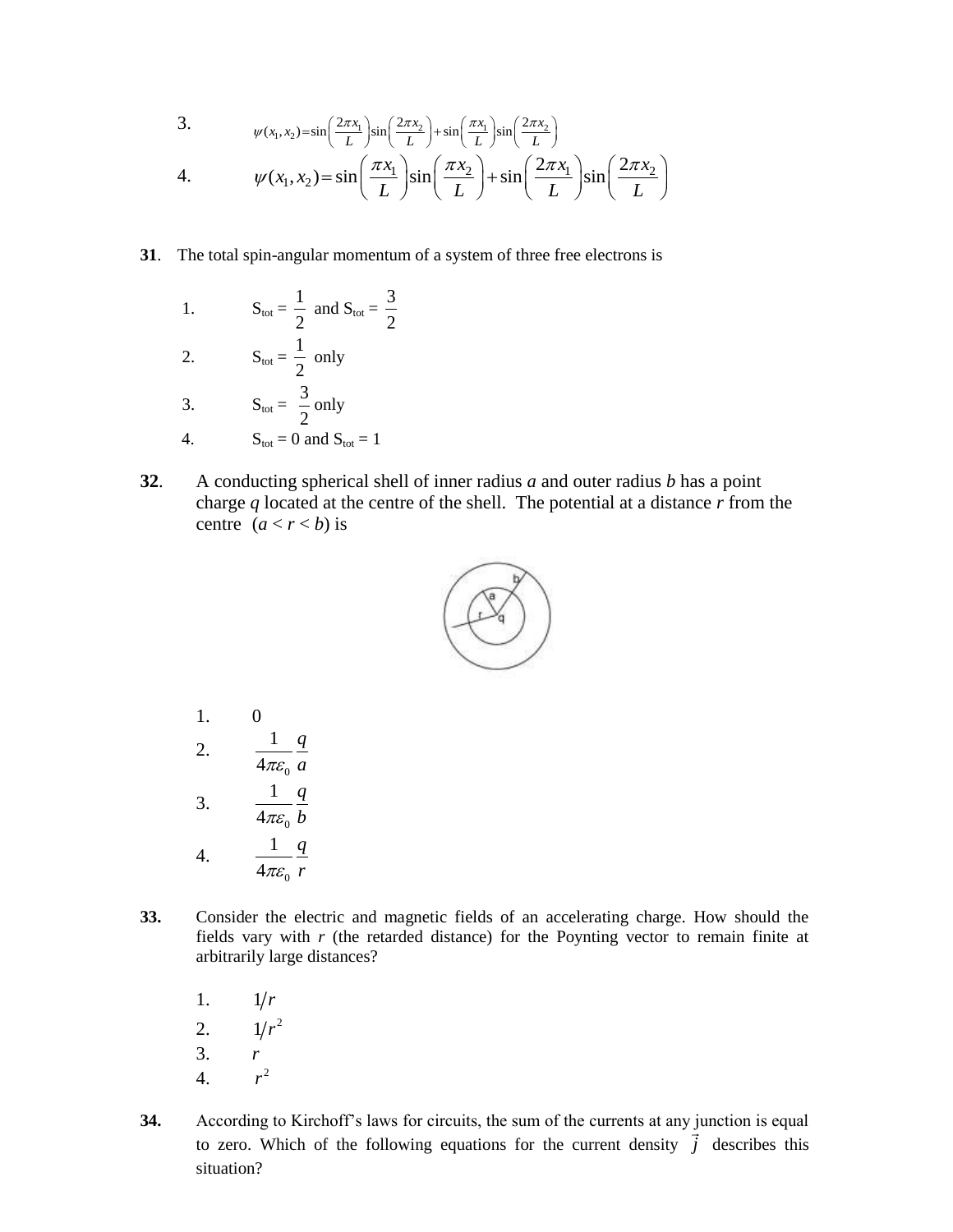- 1.  $\overrightarrow{\nabla} \times \overrightarrow{j} = 0$  $\Rightarrow$   $\Rightarrow$
- 2.  $\overrightarrow{\nabla} \cdot \overrightarrow{j} = 0$ .<br>⇒ ÷
- 3.  $\overrightarrow{\nabla^2 j} = 0$
- 4.  $\partial \vec{j}/\partial t = 0$ ์<br>ส
- **35**. Two equal and opposite charges are placed at a distance *r* from each other. A large metallic sheet is placed at a distance *d* from them as shown in the figure. Due to the presence of the sheet, the attractive force between the charges along the direction joining them



- 1. decreases
- 2. increases
- 3. remains unchanged
- 4. decreases if  $r > d/2$  and increases if  $r < d/2$ .
- **36**. A non-interacting system has two energy levels,  $0$  and  $\varepsilon$ . The lower level is doubly degenerate while that of energy  $\varepsilon$  is non-degenerate. If the system is in thermal equilibrium at temperature  $T$ , the single-particle partition function is
	- 1.  $Z = 2e^{-\varepsilon/k_BT}$
	- 2.  $Z = 1 + 2e^{-\varepsilon/k_B T}$
	- 3.  $Z = 2 + e^{-\varepsilon/k_B T}$
	- 4.  $Z = 2(1 + e^{-\varepsilon/k_BT})$
- **37**. A system of weakly interacting two-dimensional harmonic oscillators is in thermal contact with a heat bath of absolute temperature *T*. The average *kinetic energy* of an oscillator is
	- 1.  $k_B T$
	- 2.  $2k_BT$
	- 3.  $3 \, k_B T/2$
	- 4.  $k_B T/2$
- **38.** Which of the following expresses the Second law of thermodynamics? (Symbols have their usual meanings.)
	- 1.  $\Delta F \leq W$
	- 2.  $\Delta S < Q/T$
	- 3.  $\Delta U = Q + W$
	- 4.  $\Delta S \leq 0$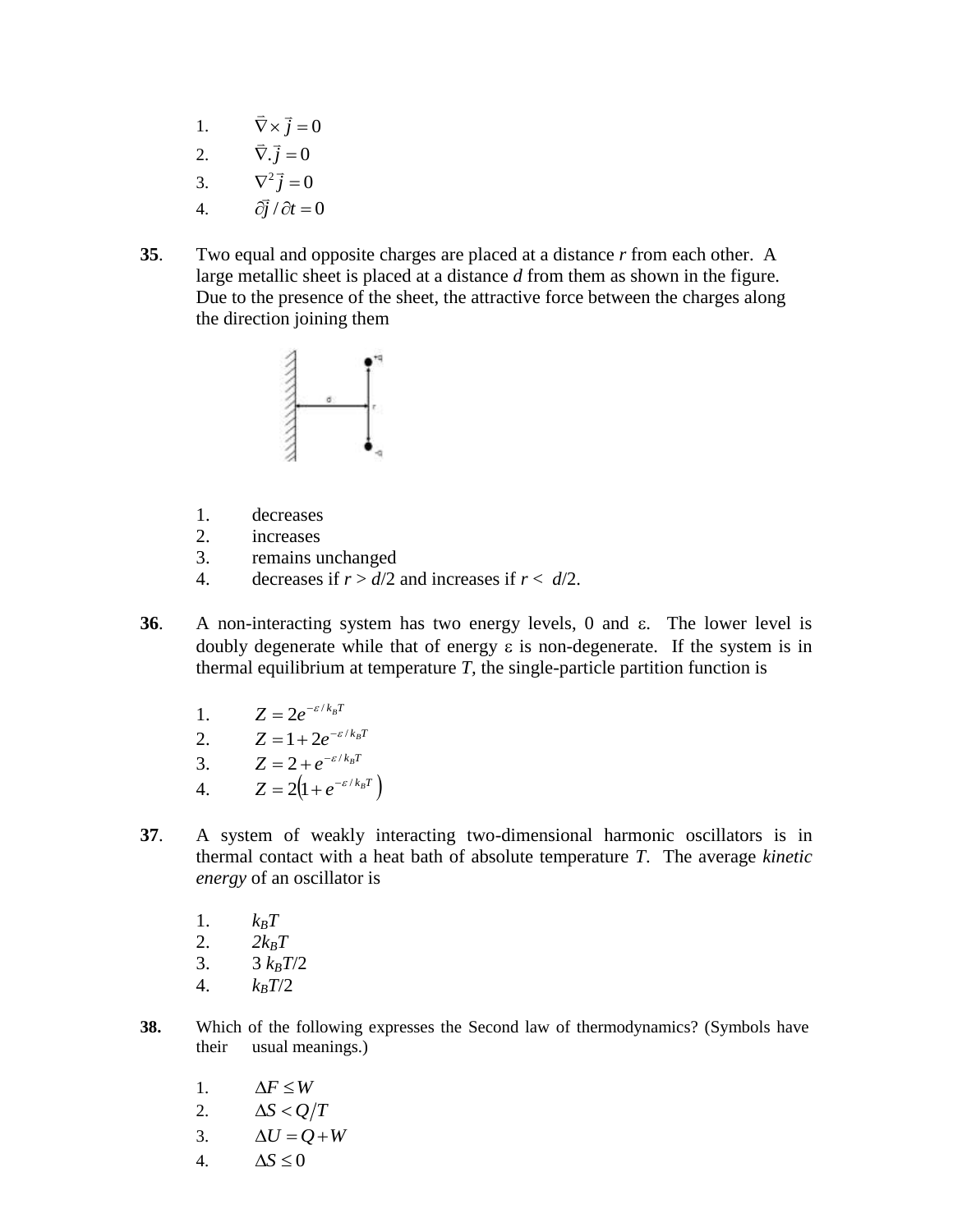**39**. For the op-amp circuit shown in the figure below, which is the correct output waveform?



**40.** Which of the following circuits has an appropriate voltage divider for biasing the transistor?

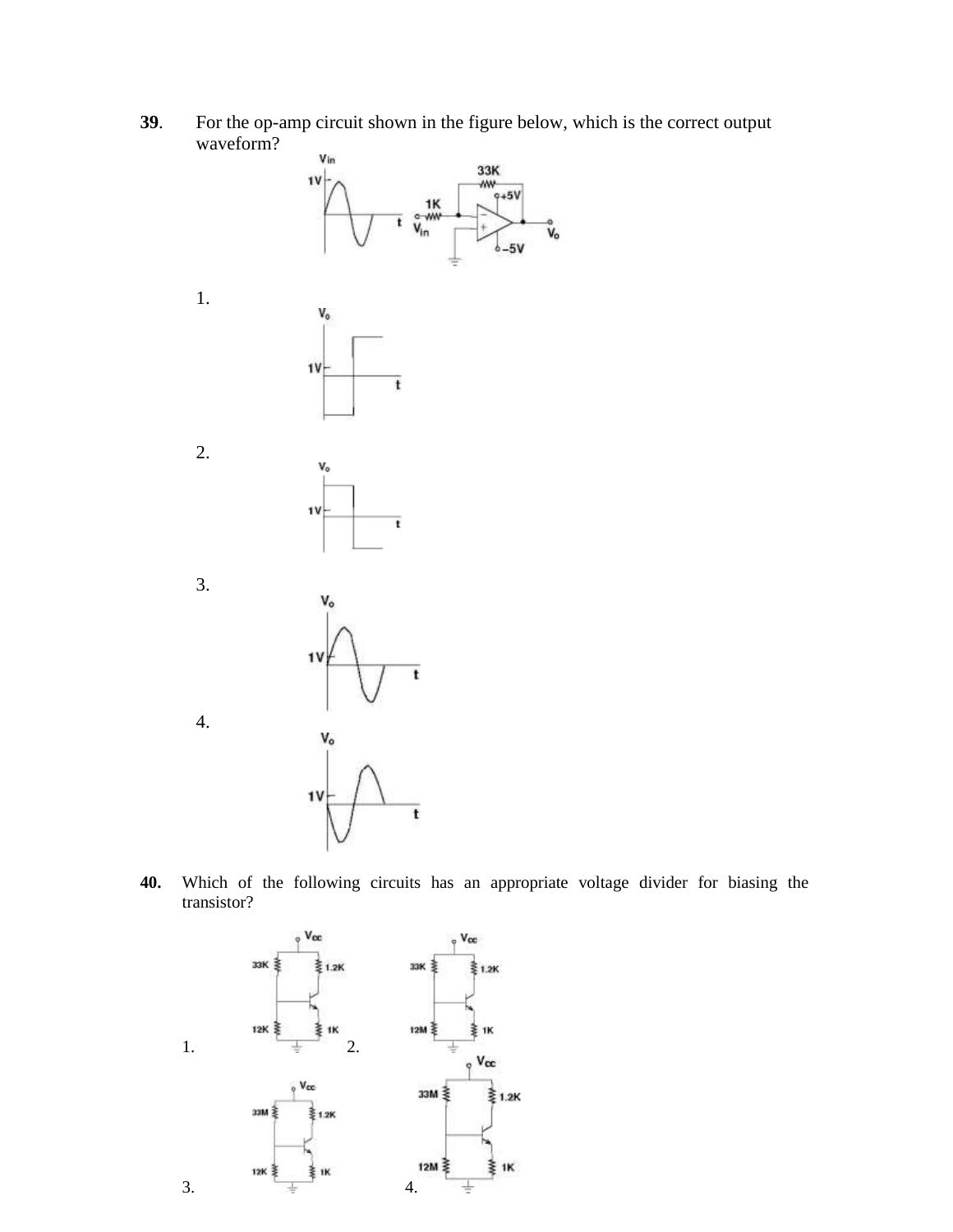## **PART C**

#### **COMPULSORY QUESTIONS**

 **41.** The value of the contour integral

$$
\frac{1}{2\pi i}\oint\limits_C dz\, f(z)
$$

where  $f(z) = \frac{z}{2} + \frac{1}{z} + \frac{2}{z^2}$  $2 \t z \t z^2-1$  $f(z) = \frac{z}{2} + \frac{1}{2} + \frac{2z}{2}$ *z z*  $=\frac{z}{2}+\frac{1}{z}+\frac{1}{z}$  $\overline{a}$ 

and the contour  $C$  is a circle<br>counter-clockwise direction is and the contour C is a circle of radius 2 centered at the origin, traversed in the

- 1. 2 2. 1/2 3. 1 4. 3
- **42.** The matrix A, defined by

$$
A = \begin{pmatrix} 1 & 0 & 0 \\ 0 & a & b \\ 0 & -b & a \end{pmatrix}
$$

is orthogonal if

1.  $a = 1, b = -1$ 

2. 
$$
a = 1/\sqrt{2}, b = -1/\sqrt{2}
$$

3. 
$$
a = 1/\sqrt{2}, b = -i/\sqrt{2}
$$

*4. a = 1, b = 1*

**43.** Given the Lagrangian 
$$
L = -\sqrt{1 - \left(\frac{dx}{dt}\right)^2}
$$

where  $x$  is a co-ordinate and  $t$  is the time, the Hamiltonian is

1. 
$$
\left(\frac{dx}{dt}\right)^2 / \sqrt{1 - \left(\frac{dx}{dt}\right)^2}
$$
  
2. 
$$
\sqrt{1 - \left(\frac{dx}{dt}\right)^2}
$$

2. 
$$
\sqrt{1 - \left(\frac{dt}{dt}\right)^2}
$$
  
3. 
$$
\frac{1}{\sqrt{1 - \left(\frac{t}{dt}\right)^2}}
$$

1

 $\overline{\phantom{a}}$ J  $\left(\frac{dx}{l}\right)$  $\setminus$  $-\left($ *dt dx*

*k*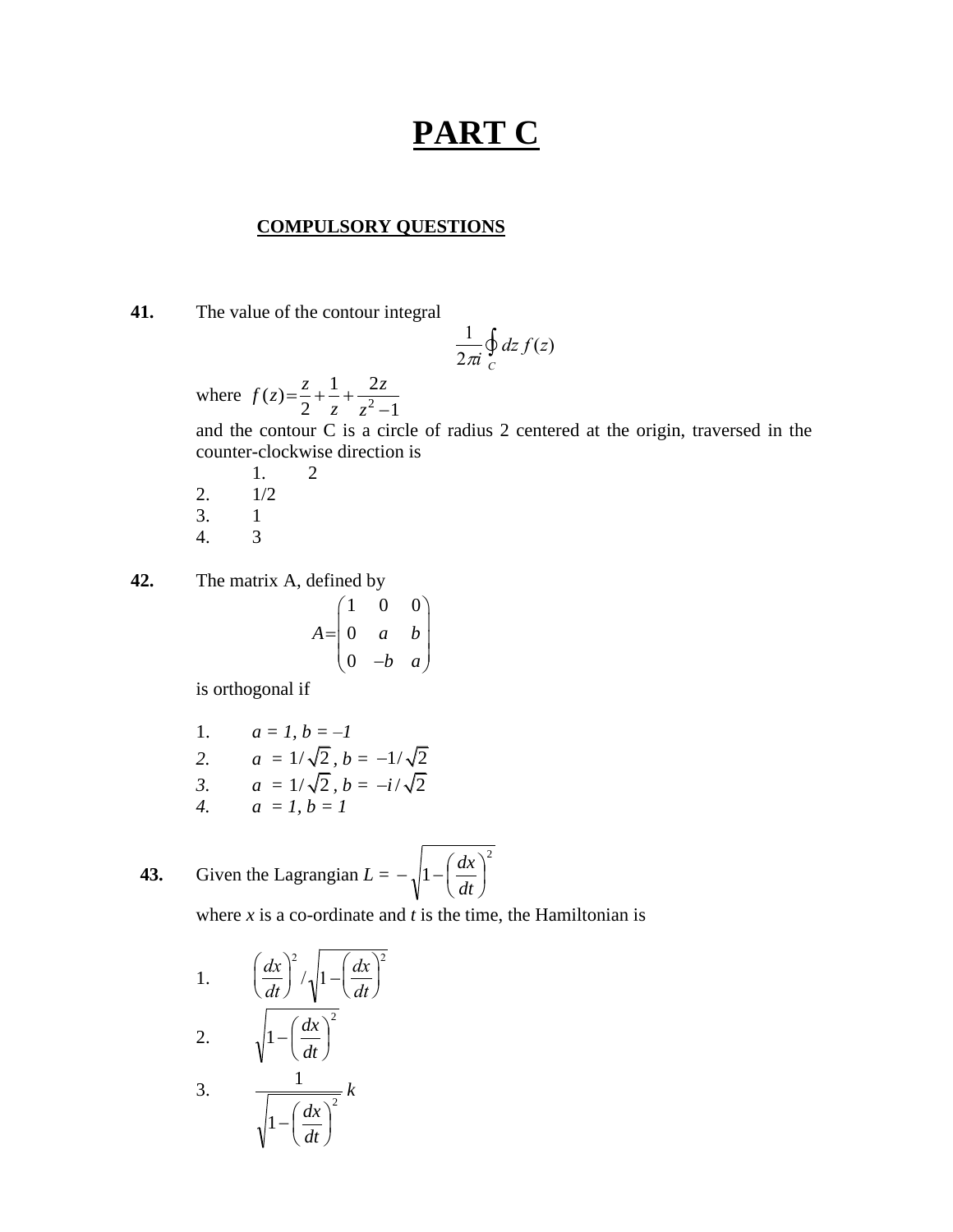4. 
$$
\left(\frac{dx}{dt}\right)^2
$$

**44.** In a nonmagnetic dielectric medium with dielectric constant  $\varepsilon_r = 4$ , the electric field of a propagating plane wave with  $\omega = 10^8$  rad/s is given by  $\vec{E} = \left(-\hat{i} + \sqrt{3}\hat{j}\right) \exp\left[j(\omega t - \vec{k} \cdot \vec{r})\right]$  $=\left(-\hat{i}+\sqrt{3}\hat{j}\right)\exp\left[j(\omega t-\vec{k}\cdot\vec{r})\right].$ 

The propagation vector *k*  $\rightarrow$  $(in$  units of  $m^{-1}$ ) is given by

- 1.  $\vec{k} = \frac{1}{\sqrt{2}}\hat{i} + \frac{1}{2}\hat{j}$ 3  $\hat{i} + \frac{1}{\cdot}$ 3  $=\frac{1}{\sqrt{1-\hat{i}}}$  $\rightarrow$ 2.  $\vec{k} = \frac{1}{3}\hat{z}$  $\rightarrow$ 3.  $\vec{k} = \frac{1}{\sqrt{3}} \hat{i} + \frac{1}{2} \hat{j}$ 6  $\hat{i} + \frac{1}{2}$  $2\sqrt{3}$  $=\frac{1}{\sqrt{1-i}}\hat{i} +$  $\rightarrow$ 4.  $\vec{k} = -\frac{1}{\sqrt{2}}\hat{i} + \frac{1}{2}\hat{j}$ 3  $\hat{i} + \frac{1}{\sqrt{2}}$ 3  $=-\frac{1}{\sqrt{1}}\hat{i} +$  $\rightarrow$
- 45. Two small circular loops, each of area  $1 \text{cm}^2$  carry currents 1A and 2A respectively. They are placed in a plane at a distance of 5 meters from each other. If one of the loops is lifted 5 meters in the vertical direction while maintaining it flat, the electrical work done in the process is  $(\mu_0)$  is the magnetic permeability of vacuum)
	- 1.  $2.75 \times 10^{-9} \mu_0^2 J$
	- 2.  $1.46 \times 10^{-10} \mu_0^2$  J
	- 3.  $1.88 \times 10^{-10} \mu_0^2 J$
	- 4.  $4.74 \times 10^{-9} \mu_0^2$  J
- **46.** Consider a three dimensional harmonic oscillator with Hamiltonian

$$
H = \frac{p_x^{2}}{2m} + \frac{p_y^{2}}{2m} + \frac{p_z^{2}}{2m} + \frac{1}{2}m\omega^{2}(x^{2} + y^{2} + z^{2}).
$$

A. The number of distinct eigenstates with energy eigenvalue  $-\hbar\omega$ 2  $\frac{5}{3}$ *ho* is

- 1. 5
- 2. 3
- 3. 2
- 4. 1
- B. The eigenvalue of  $L^2$  (where  $\vec{L}$  $\rightarrow$ is the angular momentum operator) in the ground state is
	- 1.  $\hbar^2$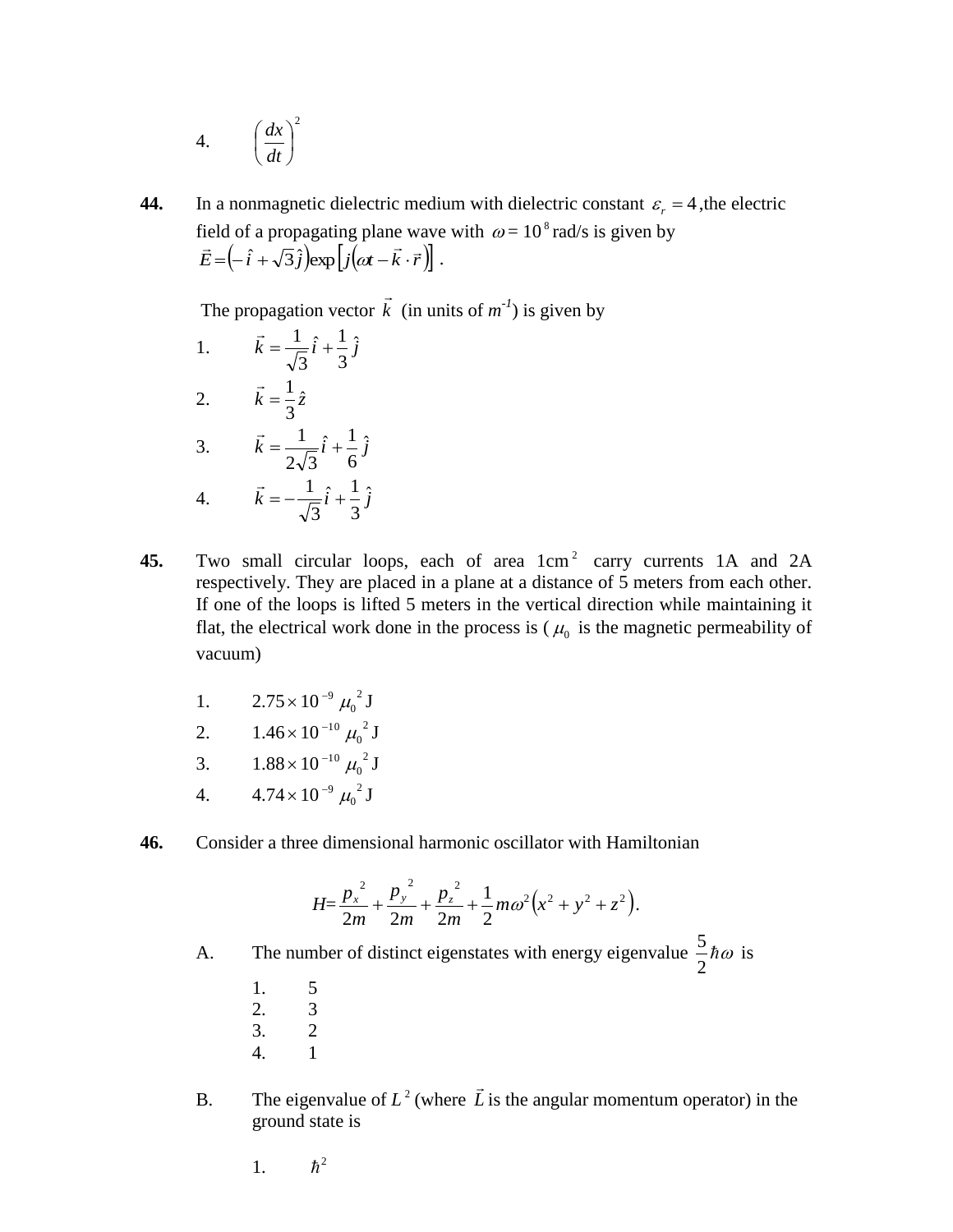$2.$  $\hbar^2$ 3. 0 4.  $6\hbar^2$ 

**47.** The states  $|m>$ ,  $m = -1, 0, 1$  are the eigenstates of  $S_z$ , the z component of the spin angular momentum of a particle with  $S = 1$ .  $\left[\sum_{i=1}^{S} |m\rangle = m h |m\rangle\right]$ .

A. The expectation value of  $S_z$  in the state  $|\psi\rangle = \frac{1}{2} |1\rangle + \frac{1}{2} |0\rangle + \frac{1}{2} |0\rangle$ 2  $|0\rangle + \frac{1}{\sqrt{2}}$ 2  $1\rangle + \frac{1}{2}$ 2  $|\psi\rangle = \frac{1}{2}|1\rangle + \frac{1}{2}|0\rangle + \frac{1}{\sqrt{2}}|-1\rangle$  is

- 1.  $\hbar/4$
- 2.  $-\hbar/2$
- 3.  $\hbar/2$
- 4.  $-\hbar/4$

B. Consider the states  $|\psi_1\rangle = \frac{1}{\epsilon} |1\rangle + \frac{1}{\epsilon} |0\rangle + \frac{1}{\epsilon} |-1\rangle$ 3  $|0\rangle + \frac{1}{\sqrt{2}}$ 2  $1\rangle + \frac{1}{\sqrt{2}}$ 6  $|\psi_1\rangle = \frac{1}{\sqrt{2}}|1\rangle + \frac{1}{\sqrt{2}}|0\rangle + \frac{1}{\sqrt{2}}|-1\rangle$  and 1 3  $1\rangle + a|0\rangle - \frac{1}{\sqrt{2}}$ 6  $|\psi_2\rangle = -\frac{1}{\sqrt{2}}|1\rangle + a|0\rangle - \frac{1}{\sqrt{2}}|0\rangle$ . The value of *a* for which these states are orthogonal is

- 1.  $1/\sqrt{3}$ 2. 1/2 3.  $1/\sqrt{2}$ 4.  $-1/\sqrt{2}$
- **48.** The free energy of a system having magnetization m is given by  $F = -\frac{J}{2}m^2 +$ 2  $\frac{J}{2}m^2 + k_B T$   $\left[ \left( \frac{1+m}{2} \right) \ln \left( \frac{1+m}{2} \right) + \left( \frac{1-m}{2} \right) \ln \left( \frac{1-m}{2} \right) \right]$  $\overline{\phantom{a}}$  $\overline{\mathsf{L}}$  $\overline{ }$  $\overline{\phantom{a}}$ J  $\left(\frac{1-m}{2}\right)$  $\setminus$  $\ln\left(\frac{1-\epsilon}{2}\right)$ J  $\left(\frac{1-m}{2}\right)$  $\setminus$  $+\left(\frac{1-\ }{2}\right)$ J  $\left(\frac{1+m}{2}\right)$  $\setminus$  $\ln\left(\frac{1+}{2}\right)$ J  $\left(\frac{1+m}{2}\right)$  $\setminus$  $(1 +$ 2  $\ln\left( \frac{1}{2}\right)$ 2 1 2  $\ln\left( \frac{1}{2}\right)$ 2  $\frac{1+m}{2}$  $\ln\left(\frac{1+m}{2}\right) + \left(\frac{1-m}{2}\right)\ln\left(\frac{1-m}{2}\right)$ ,

where *J* is the exchange energy, *T* is the Temperature, and  $k<sub>B</sub>$  is the Boltzmann constant.

A. The equilibrium value of magnetization is determined by

1. 
$$
m = \sinh \frac{Jm}{k_B T}
$$
  
2.  $m = \cosh \frac{Jm}{k_B T}$ 

2. 
$$
m = \cosh \frac{Jm}{k_B T}
$$

3. 
$$
m = \tanh \frac{Jm}{k_B T}
$$

4. 
$$
m = \left(\frac{Jm}{k_B T}\right)\left[1 - \frac{1}{3}\left(\frac{Jm}{k_B T}\right)^2\right]
$$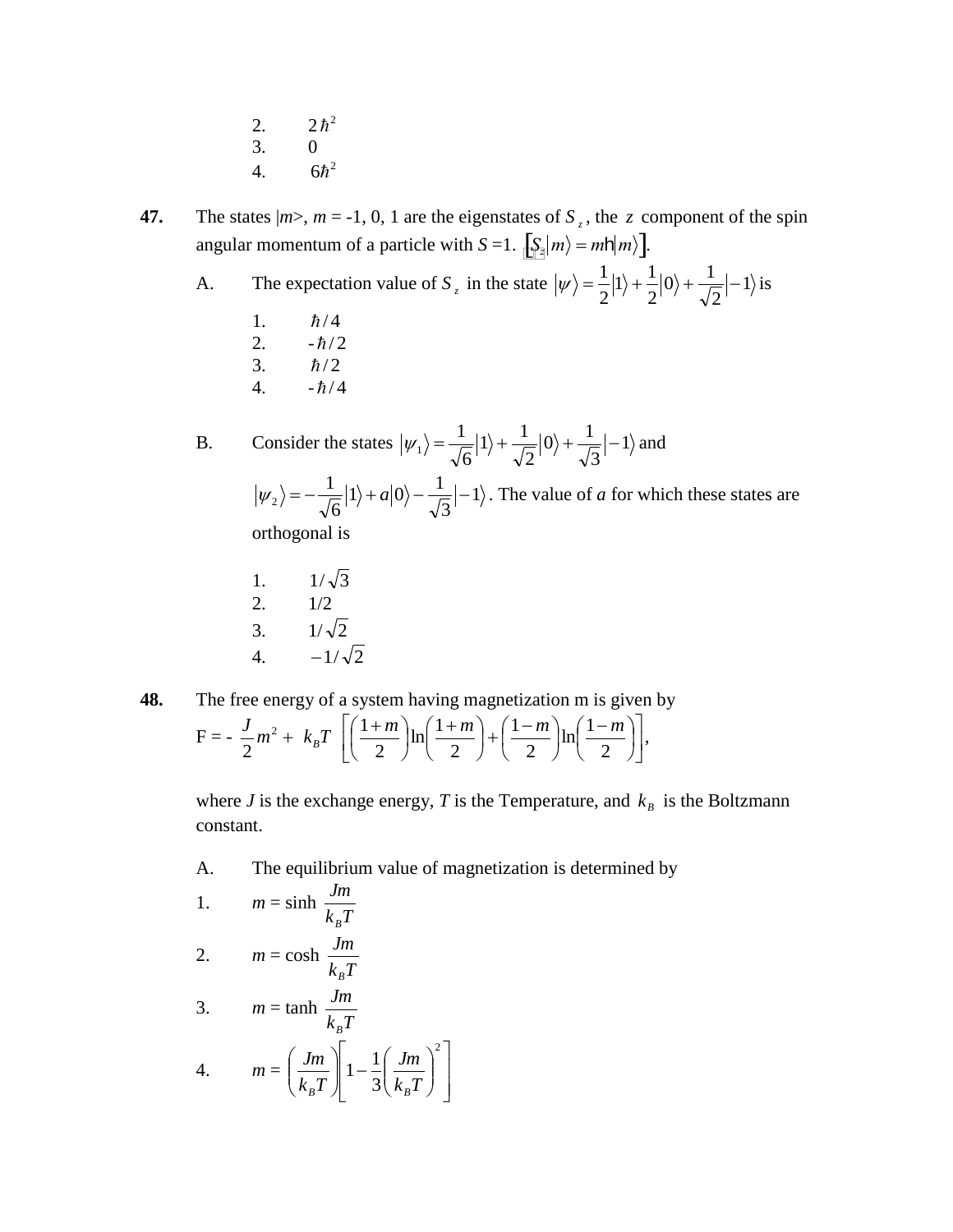B. If *m* is determined through the relationship  $m =$  $\overline{\phantom{a}}$  $\overline{\phantom{a}}$  $\rfloor$  $\overline{\phantom{a}}$  $\mathsf{L}$  $\overline{ }$ L  $\overline{ }$  $\overline{\phantom{a}}$  $\bigg)$  $\setminus$  $\overline{\phantom{a}}$  $\setminus$ ſ  $\parallel$  1 – J  $\backslash$  $\overline{\phantom{a}}$  $\setminus$  $\left(\begin{array}{c} \textit{Jm} \end{array}\right)$   $\left(\begin{array}{c} \textit{Jm} \end{array}\right)^2$ 3  $1-\frac{1}{2}$  $k_R^{\text{}}T$ *Jm*  $k_R T$ *Jm*  $B$  *B*  $\rightarrow$   $\left\langle K_B \right\rangle$ ,

then the system undergoes

- 1. no phase-transition
- 2. a second order phase transition at  $T_c = J/k_B$
- 3. a first order phase transition at  $T_c = J/k_B$
- 4. a phase transition that cannot be classified as either first or second order.
- **49.** A piece of metal of heat capacity  $500$  JK<sup>-1</sup> assumed to be independent of temperature is at 500 K. The metal piece is cooled to 300K in two steps: it is first plunged into a liquid bath at 400 K. After cooling it is plunged into a colder liquid bath at 300 K. The metal piece is then heated to 500 K in two steps: it is plunged into a liquid bath at 400 K first and then into a liquid bath at 500 K. During the cooling-heating process, the metal piece and the liquid baths gain or lose entropy. The total change in entropy of the system (the metal piece and the liquid baths) is
	- 1.  $1500 \ln (5/3) J K^{-1}$
	- 2. Zero
	- 3.  $-200 \text{ JK}^{-1}$
	- 4.  $+200$ JK<sup>-1</sup>
- **50.** Shown in the figure is a circuit to measure light intensity and convert it to a digital signal. The photodiode P has a responsivity of 0.1A per watt of incident light intensity. The op-amp converts the induced photocurrent to a voltage which is digitized by the 10-bit A/D converter with a reference voltage of 4V.



- A. For a light intensity of  $25 \mu W$  incident on the photodiode, the voltage output of the op-amp is
	- 1. 0.25V
	- 2. 1.0V
	- 3. 4.0V
	- 4. 2.5V
- B. The range of light intensity which can be measured by this set up is
	- 1. 100nW to 100μW
	- 2. 100nW to 100μW
	- 3. 40nW to 40μW
	- 4. 40nW to 40μW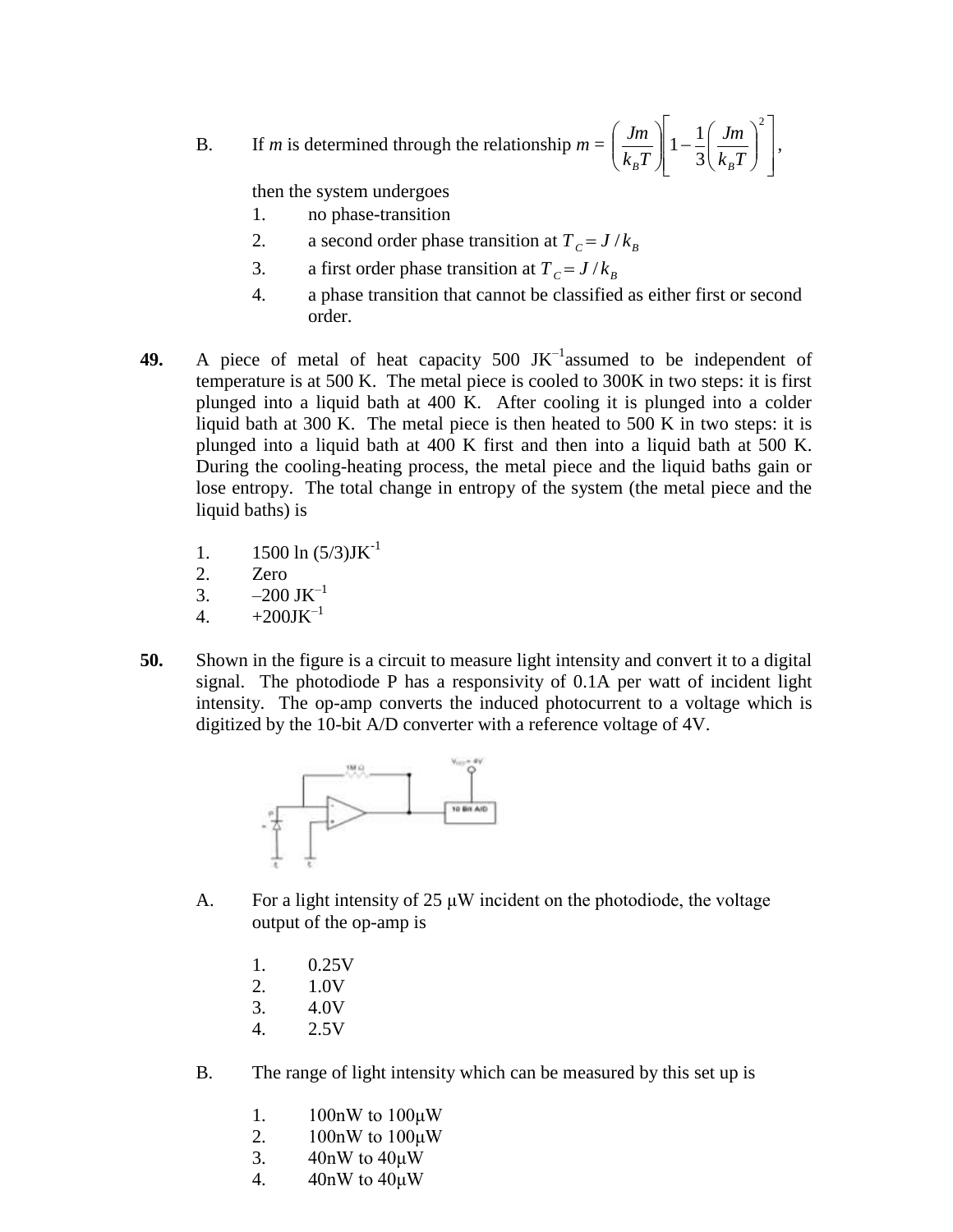### **ANSWER ANY 10 QUESTIONS OUT OF THE REMAINING 15**

- **51.** Under a small rotation  $\delta\theta$  about the *x* axis, the component of a second rank tensor *Γyz* transforms as
	- 1.  $\Gamma'_{yz} = (1 + \delta \theta) \Gamma_{yz}$ 2.  $\Gamma'_{yz} = \Gamma'_{yz} + \delta\theta (\Gamma_{yy} - \Gamma_{zz})$ 3.  $\Gamma'_{yz} = \Gamma_{yz} + \delta\theta (\Gamma_{yx} - \Gamma_{zx})$ *4.*  $\Gamma'_{yz} = \Gamma'_{yz} + \delta\theta \Gamma_{xx}$
- **52.** The partial differential equation
	- $x\frac{\partial u}{\partial x} + y\frac{\partial u}{\partial y} = 0$  $x \stackrel{y}{\sim} \partial y$  $\frac{\partial u}{\partial x} + y \frac{\partial u}{\partial y} = 0$  $\partial x$   $\partial y$ .

Upon change of variables to  $z = x + iy$   $z^* = x - iy$  becomes

- 1.  $\frac{\partial u}{\partial x}$ 3.  $z \frac{\partial u}{\partial x}$ *z*  $+\frac{\partial u}{\partial x}$  $\frac{\partial u}{\partial z^*} = 0$ 2. *z* 4.  $z\frac{\partial u}{\partial x}$ *u*  $\frac{\partial u}{\partial z^*} + z^* \frac{\partial u}{\partial z}$ *z*  $=0$ *z*  $+z^*$   $\frac{\partial u}{\partial x^*}$  $\frac{\partial u}{\partial z^*} = 0$ *z*  $-z^* \frac{\partial u}{\partial x^*}$  $\frac{\partial u}{\partial z^*} = 0$
- **53.** A large slab consists of two materials with dielectric constants 1 and 3 divided by a plane interface as shown in the righter in creative rief emission and state, which uniformly makes an angle of 30° with the normal to the interface on the left side a plane interface as shown in the figure. An electric field exists in this slab, which of the  $(\epsilon=1)$ . The angle the field makes on the other side of the interface is



- 1.  $\tan^{-1}(3)$ 2.  $\sin^{-1} \frac{1}{\sqrt{2}}$ J  $\left(\frac{1}{\sqrt{2}}\right)$  $\setminus$  $-1$  $2\sqrt{3}$  $\begin{pmatrix} 1 \end{pmatrix}$ 3.  $60^{\degree}$
- 4.  $\tan^{-1}(1/3)$
- **54.** Given the vector  $\vec{A} = (y,-x,0)$  $\rightarrow$ , the line integral  $\oint_{\mathbb{C}} \vec{A}$ *A d* r *l* , where C is a circle of radius 5 units with its centre at the origin, (correct to the first decimal place) is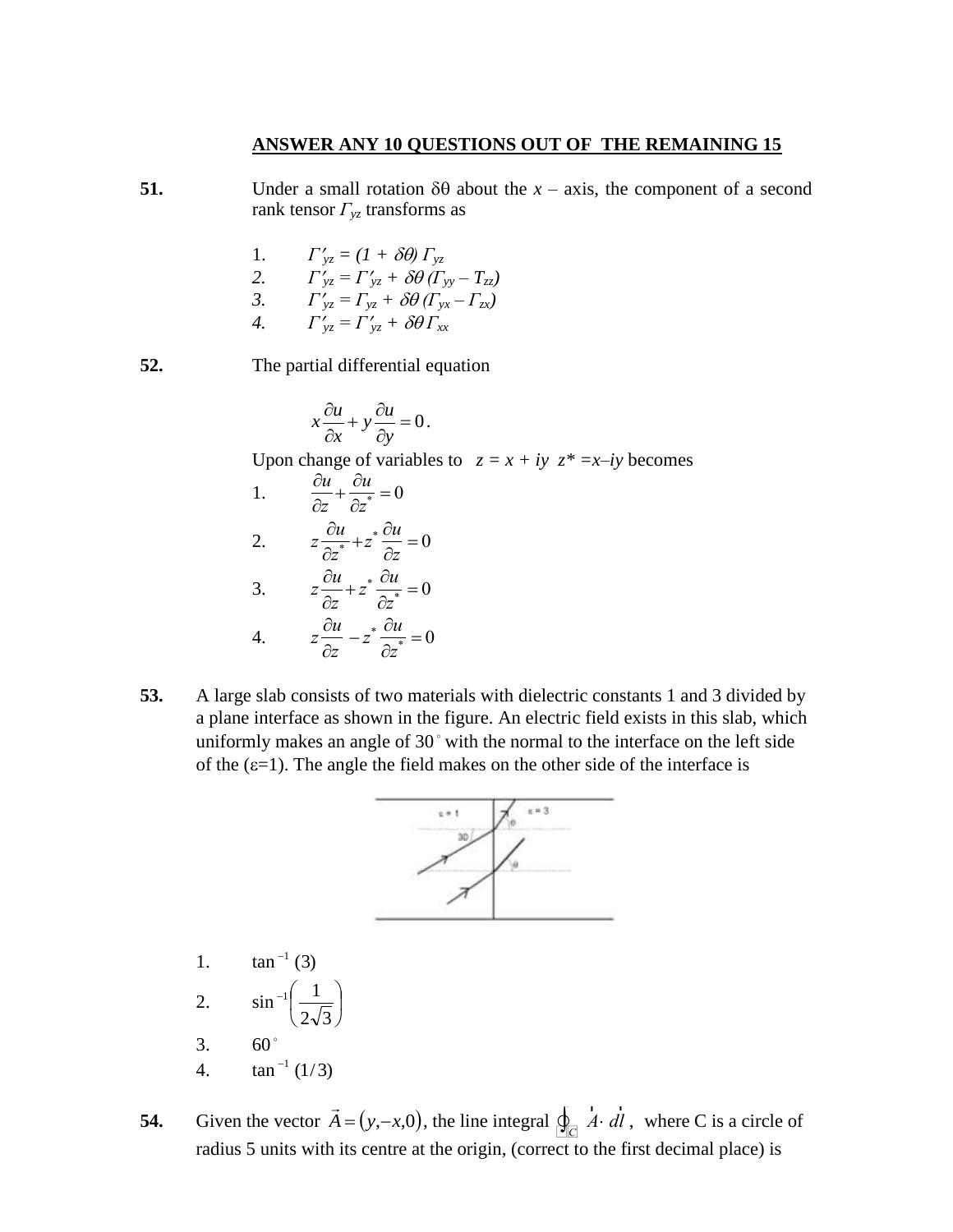- 1. 172.8
- 2. 157.1
- $3. -146.3$
- 4. 62.8
- **55.** An electron is placed in an uniform magnetic field *H*  $\rightarrow$ that points in the  $\hat{x}$  direction. The Hamiltonian of the system is  $H = -KS \cdot \hat{H}$ ulat<br> $\Rightarrow$  $-K\overline{S}\cdot\overline{H}$  where  $k > 0$  is a constant and *S* u<br>⇒ is the electron spin operator.
	- A. The energy of the ground state of the Hamiltonian is
		- 1.  $-KS\hbar$ 2.  $\frac{1}{2}KH\hbar$ 2 1 3.  $-\frac{1}{2}KH\hbar$ 2  $\frac{1}{2}$ 4. 0
	- B. The expectation value of  $S_z$  in the ground state of this Hamiltonian is
		- 1.  $-\hbar/2$ 2. 0
		- 3.  $\hbar/2$
		- 4.  $\hbar$
- **56.** Positronium is an atom formed by an electron and a positron. The mass of a positron is the same as that of an electron and its charge is equal in magnitude but opposite in sign to that of an electron. The positronium atom is thus similar to the hydrogen atom with the positron replacing the proton.
	- A. The binding energy of a positronium atom is
		- 1. 13.6 eV
		- 2. 6.8 eV
		- 3. 27.2 eV
		- 4. 3.4 eV
	- B. If a positronium atom makes a transition from the state with  $n = 3$  to a state with  $n = 2$ , the energy of the photon that is emitted in this transition is closest to
		- 1. 1.88 eV
		- 2. 0.94 eV
		- 3. 1.13 eV
		- 4. 2.27 eV
- **57.** A particle of mass *m* and charge *q* is constrained to move along a straight line joining two other equal charges *q* fixed at  $x = \pm a$ . The time period of small oscillations is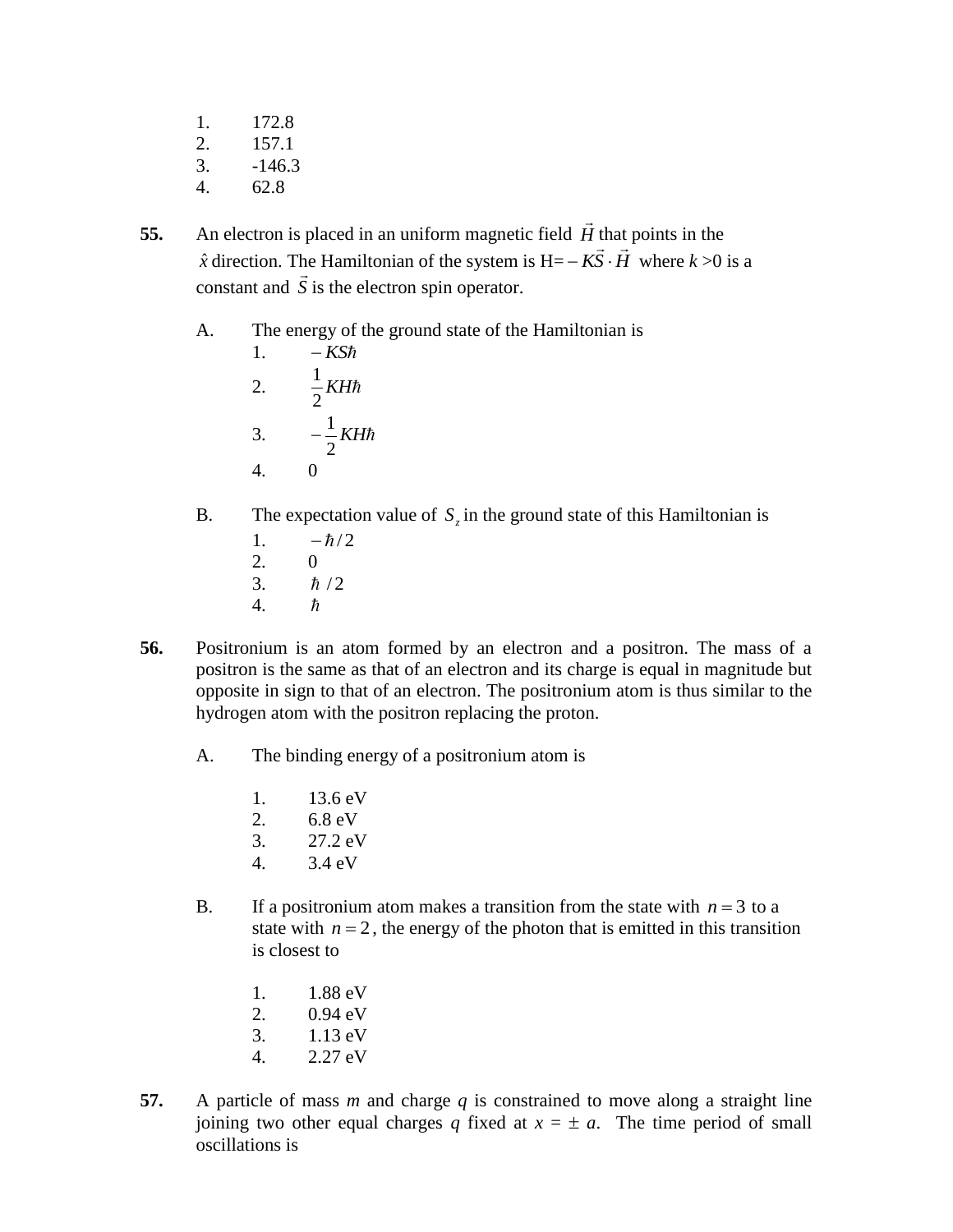1. 
$$
T = \frac{2\pi a}{q} \sqrt{\varepsilon_0 \, am}
$$
  
2. 
$$
T = \frac{4\pi a}{q} \sqrt{r \varepsilon_0 \, am}
$$
  
3. 
$$
T = \frac{a}{q} \sqrt{r \varepsilon_0 \, am}
$$
  
4. 
$$
T = \frac{2\pi a}{q} \sqrt{\varepsilon_0 \, am}
$$

- **58.** A Carnot engine operates between a heat source at 500 K and a heat sink at 300 K. The temperature of the source is increased by 20K. In order that the efficiency of the engine remain unchanged, the temperature of the sink should be changed by
	- 1.  $+20K$
	- 2.  $+12K$
	- 3.  $-12K$
	- 4. –20K
- **59.** The following table shows the relationship between an independent quantity  $x$ , a two measured quantities *y* and *z*.

| $\mathcal{X}$ |      |               |               |      |               |
|---------------|------|---------------|---------------|------|---------------|
|               |      | 8.1           | 17.9          | 32.2 | 49.7          |
|               | $-3$ | $2\sqrt{2}-4$ | $3\sqrt{3}-4$ |      | $5\sqrt{5}$ – |
|               |      |               |               |      |               |

- A. In order to get a straight line graph relating *y* to *x* we should plot
	- 1. *y* vs log *x*
	- 2.  $y^2 \text{ vs } x$
	- 3. *y* vs  $x^2$
	- 4.  $y^2$  vs  $\log x$
- B Similarly, in order to get a straight line graph relating  $z$  to  $x$ , we should plot
	- $2$  vs  $x^3$
	- 1. *z* 2.  $(z+4)^2 \text{ vs } x^3$
	- 3.  $(z-4)^2$  vs  $x^3$
	- 4. log *z* vs log *x*
- **60.** The cross-section for the excitation of a certain atomic level A under electron impact is  $\sigma_A = 1.4 \times 10^{-20}$  cm<sup>2</sup>. The level A has lifetime  $\tau = 2 \times 10^{-8}$  s and decays 10% of the time to level B and 90% of the time to level C, as shown in figure.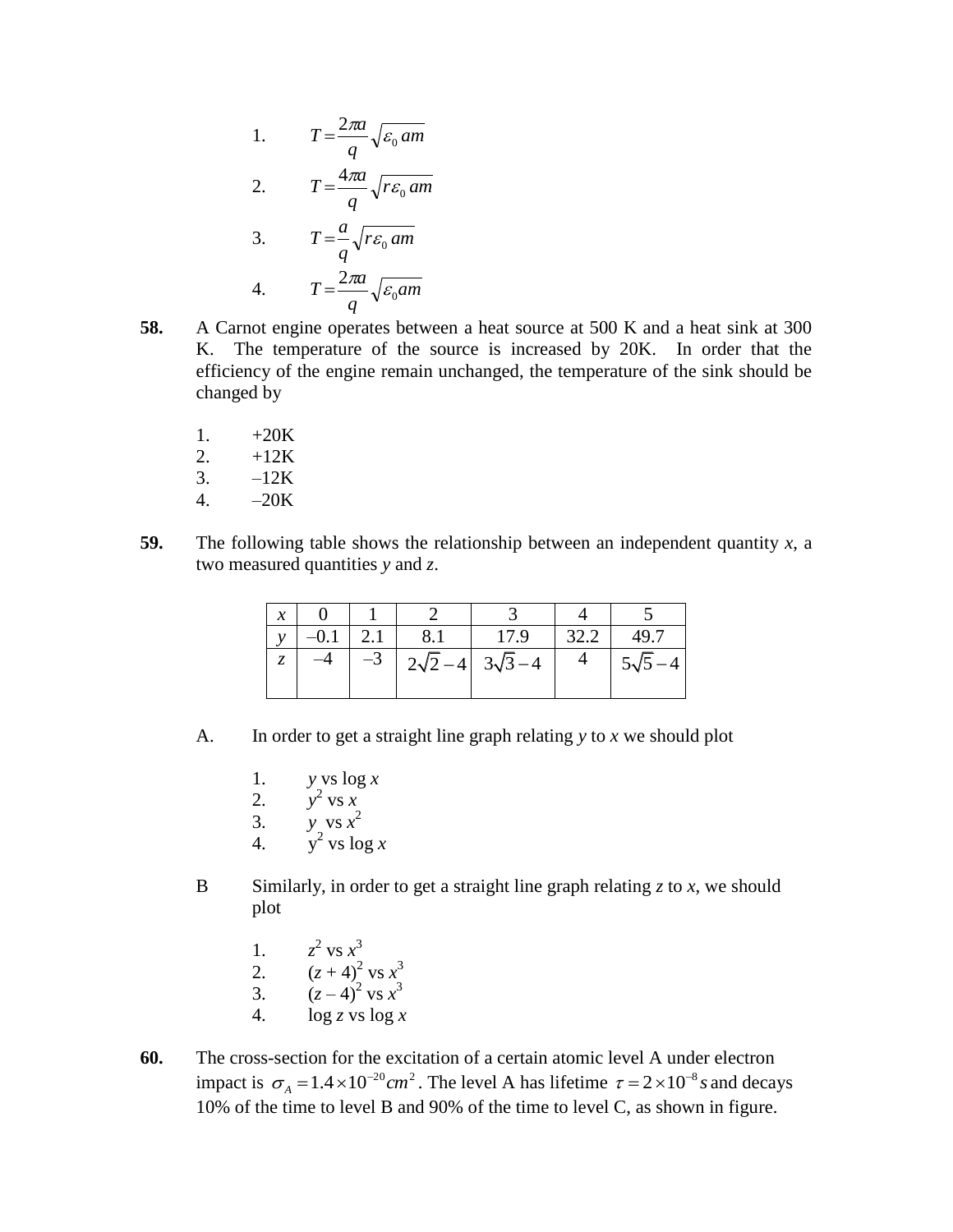

When an electron beam of  $5mA/cm<sup>2</sup>$  is passed through a vapour of these atoms at a pressure of 66.65 dynes/cm<sup>2</sup> at a temperature of  $27^{\circ}$ C, the equilibrium population per cm<sup>3</sup> in level A is

- 1.  $1.4 \times 10^{4}$  cm<sup>-3</sup>
- 2.  $1.55 \times 10^5$  cm<sup>-3</sup>
- 3.  $4.66 \times 10^{-5}$  cm<sup>-3</sup>
- 4.  $3.1 \times 10^{16}$  cm<sup>-3</sup>
- **61.** Consider the *CO* molecule as a diatomic rigid rotor with a bond length of 1.12Å. The reduced mass of the system is obtained from the atomic masses of *C* and *O*. The rotational energies are defined in terms of *B* (the rotational constant) and J (the rotational quantum number). If  $v_1$  and  $v_2$  denote the frequency of the first rotational resonance lines for the molecules  $^{12}C^{16}O$  and  $^{13}C^{18}O$  respectively, their ratio  $v_1/v_2$  is approximately
	- 1. 1.5
	- 2. 1.1
	- 3. 0.9
	- 4. 1.01
- **62.** A metal at temperature *T* is placed in a static uniform electric field *E*  $\overline{a}$ . An electron in it experiences a collision, and then, after a time *t*, a second collision. In the Drude model, energy mean speed of an electron emerging from a collision does not depend on the energy that the electron acquired from the field since the time of the last collision. The average energy lost by the electron in the second of the two collisions mentioned previously (note that the average is taken over all directions in which the electron may emerge after the first collision) is equal to

1. 
$$
\frac{(eEt)^2}{2m}
$$
  
\n2. 
$$
\frac{(eEt)^2}{m}
$$
  
\n3. 
$$
\frac{1}{4\pi} \frac{(eEt)^2}{2m}
$$
  
\n4. 
$$
\frac{1}{4\pi} \frac{(eEt)^2}{m}
$$

**63.** The Fermi energy of a two-dimensional electron gas with number density *n* is equal to